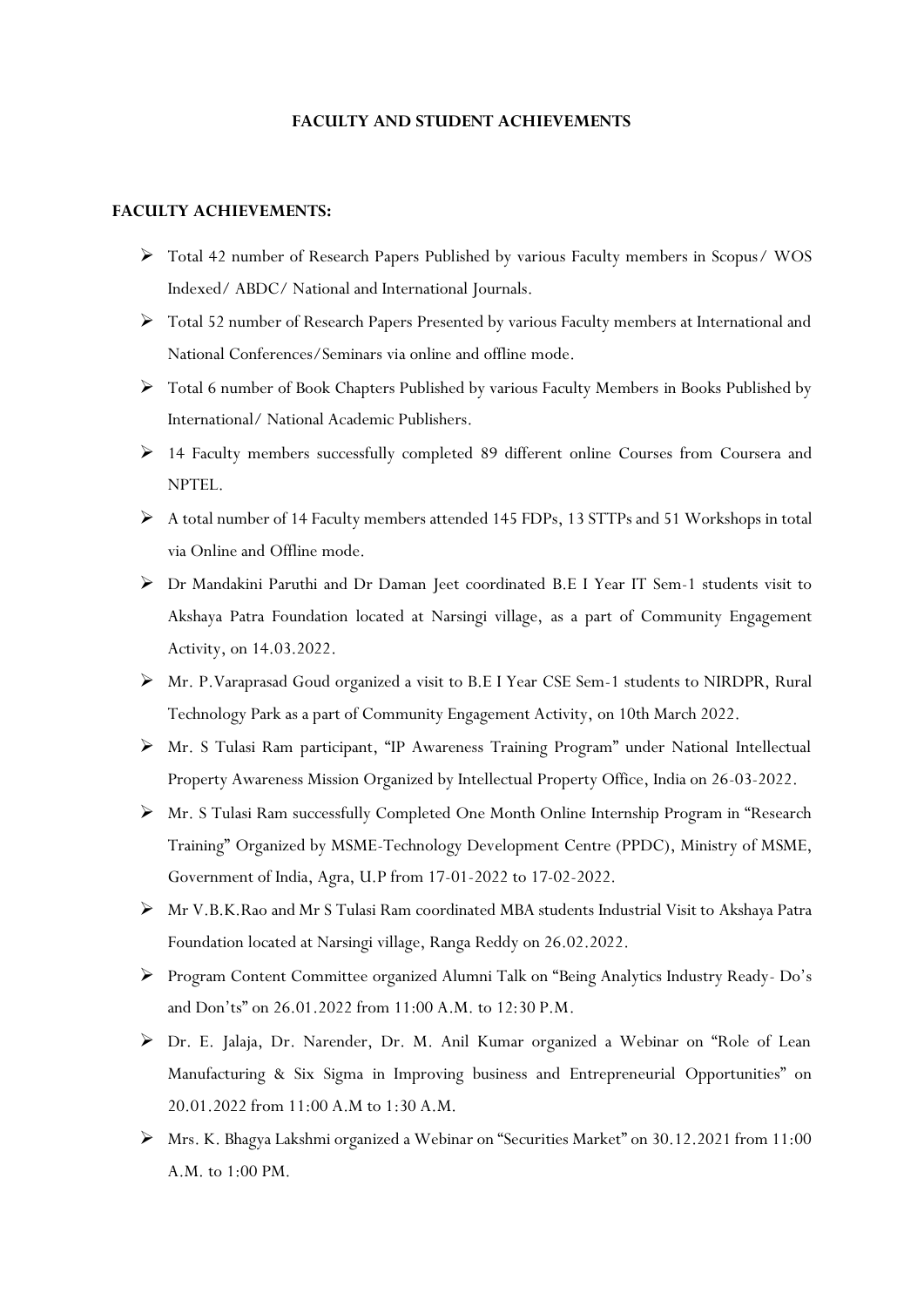- Dr. T.S.Poorna Chandrika, Dr Daman Jeet and Dr. Narender Miryala organized seminar on , "Innovative Careers in Digital Marketing-Leveraging for Creative Business & Entrepreneurship Opportunities on 28.12.2021.
- Mr V.B.K.Rao, Dr. T.S.Poorna Chandrika and Mr S Tulasi Ram coordinated MBA students Industrial Visit to Mahindra Logistics Private Limited Distribution and Warehouse Management Division located at Pudur Village, near Medchel from 13.12.2021 to 15.12.2021.
- Dr. Narender Miryala and Smt. J. Mounika Reddy organized a guest lecture on, "Careers and Entrepreneurship in Business Analytics" on 10.12.2021 from 11:00 A.M. to 12:30 P.M.
- Dr. T.S.Poorna Chandrika , Smt. B Lavanya and Mr.P.Varaprasad Goud organized a, "One-Day Workshop on Follow Your Dream, Choose Your passion and make an impact" on 27<sup>th</sup> Nov 2021.
- Dr. T.S.Poorna Chandrika, Dr. E. Jalaja, Shri V.B.K Rao, Dr Mandakini Paruthi and Mrs. M. Sangeetha organized a, "One-Day Workshop Importance of Creativity in Advertising Management" on 25.11.2021.
- Dr. T.S.Poorna Chandrika and Dr Mandakini Paruthi organized a Guest Lecture on, "Trends and Marketing Strategies in the Service Sector", on 16.11.2021 from 10.30AM to 12 P.M.
- Dr. T.S.Poorna Chandrika and Smt. B Lavanya organized a Guest Lecture on, "Aligning HR strategy with Business growth" on 08.11.21, from 2:00 p.m-3:00 p.m.
- Mrs B. Lavanya won Best Paper Award in the AICTE Sponsored International Conference on Business Management in Emerging Markets (online) on November 1<sup>st</sup> and 2<sup>nd</sup> 2021.
- Dr Daman Jeet organized an Alumni Address on "Practical Aspects of US & UK Taxation: Deloitte specific" on 02nd Oct, 2021.
- $\triangleright$  Mr. S Tulasi Ram Filed a Patent on "Impact of Industry 4.0 on Finance and Human Resource Management" which was published from Office of the Controller General of Patents, Designs and Trademarks, DIPP, Ministry of Commerce.
- Dr Mandakini Paruthi received Best Paper Award in the International Conference on Business Management & Social Innovations-ICBMSI 2021 held on 26th & 27th August 2021.
- Mrs B. Lavanya has won Best Paper Award for A Study on Employee Satisfaction Towards Select HR Practices during "3<sup>Rd</sup> Research Day" on 28<sup>th</sup>August 2021 at Chaitanya Bharathi Institute of Technology (A), Hyderabad
- Dr Daman Jeet organized a Guest Lecture on "Introduction to Investment Banking" on 24th August,2021.
- $\triangleright$  Mr. S Tulasi Ram, Delivered talk on "Orientation Session for Students and Faculties of Institute by Innovation Ambassadors" on 26.07.2021.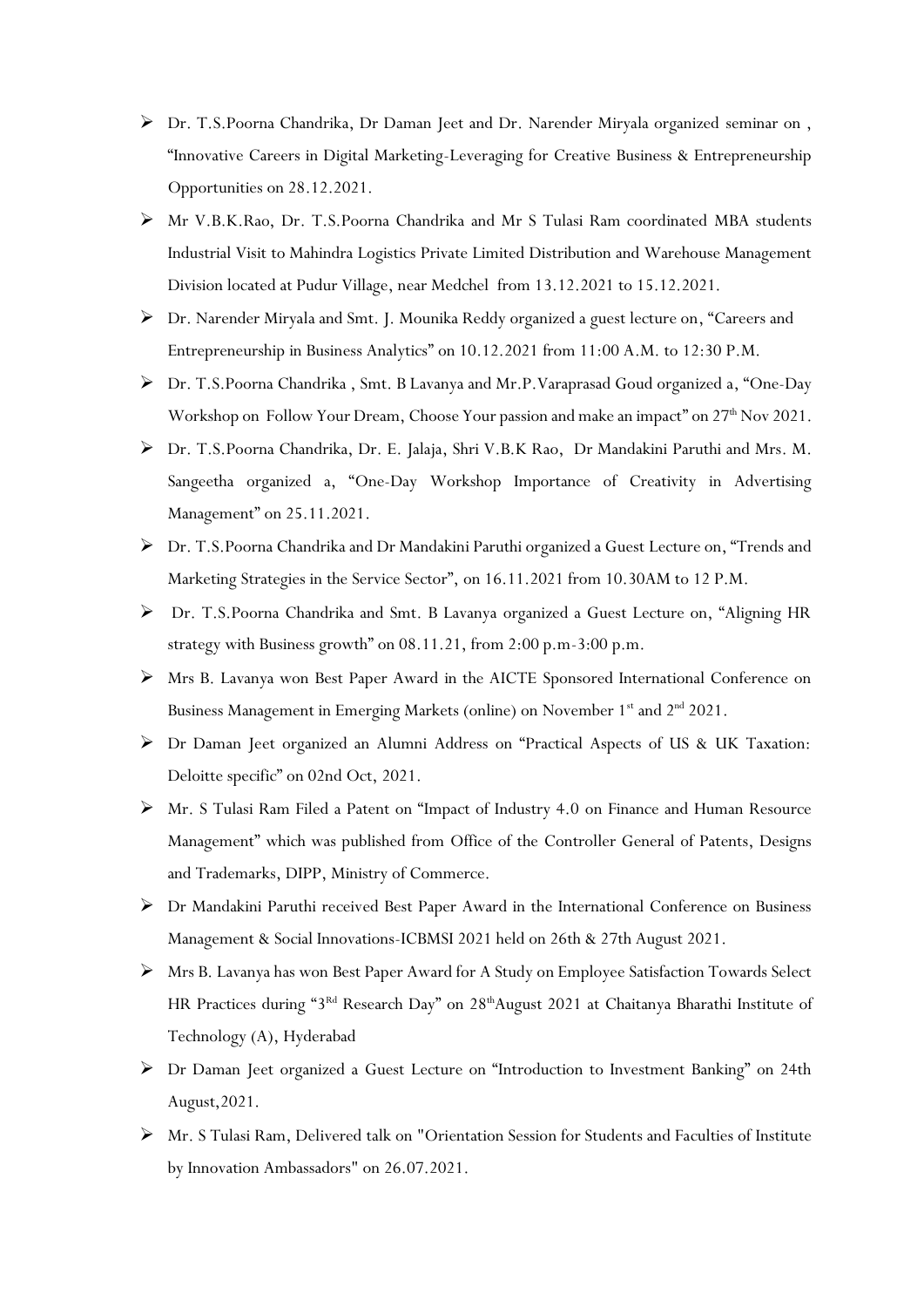- Mrs B.Lavanya, Assistant Professor, CBIT-SMS organized a Guest Lecture on " Career Opportunities in Finance domain with a special focus on Investment Banking and Trade Life Cycle" on 21.06.2021
- Dr.T.S.Poornachandrika, Dr.E.Jalaja, Shri V.B.K Rao, Mrs.J.Mounika Reddy and Shri P. Tulsiram organized One Day National HR Workshop on, "Recent Advances and Technological Disruptions in HRM-Issues &Challenges" on 20.02.2021.
- Mr. S Tulasi Ram, Filed a Patent on "The System for People Management Skills, Employee Attrition, and Manager" at IP Australia along with a team of Academicians and support from Industry.
- Dr T.S.Poornachandrika, Smt. B. Lavanya, Dr. K Sowmya, Dr Mandakini Paruthi and Dr Daman Jeet are members at Hyderabad Management Association, Institute of Scholars, Indian Commerce Association respectively.
- Dr.T.S.Poornachandrika is a member of Sustainable Environment Association and Development.
- Dr. E. Jalaja Enamala is a member of All India Management Association, National Academy of Indian Payroll and International Association of Academic plus Corporate Society.
- Dr.T.S.Poornachandrika has received "International Researcher Award" by Prashas Trust in December 2020.
- $\triangleright$  3 Faculty Members actively participated in National Education Policy (NEP) 2020 competition and also got recognized as MyNEP Ambassador.
- $\triangleright$  A total number of 13 Faculty members attended India's Leadership Talks and MHRD IIC sessions.
- 14 Faculty members successfully participated and attended 164 National / International webinars.
- Mr. S Tulasi Ram filed a Patent on "Method for New Product Development and Market Introduction" in Australia along with a team of Academicians and support from Industry.
- $\triangleright$  Smt. B. Lavanya organized Virtual "Alumni Mentoring Sessions" for the students for cracking "Ryan Tax" and "Byjus" Placement Drive Process on 07.03.2021 and 31.03.2021 respectively.
- Smt. B. Lavanya organized Virtual "Alumni Mentoring Session" for shortlisted students for Kotak Life Insurance Recruitment Process on 17.02.2021 at 7.30 PM.
- Dr. Narender Miryala and Dr. M. Anil Kumar organized a Webinar on "Investor Awareness Program" on 05.02.2021 from 14:30 P.M.- 16:00 P.M.
- $\triangleright$  Smt. B. Lavanya organized Virtual "Alumni Mentoring Session" for shortlisted students for MRF Recruitment Process on 02.02.2021 at 7.30 PM.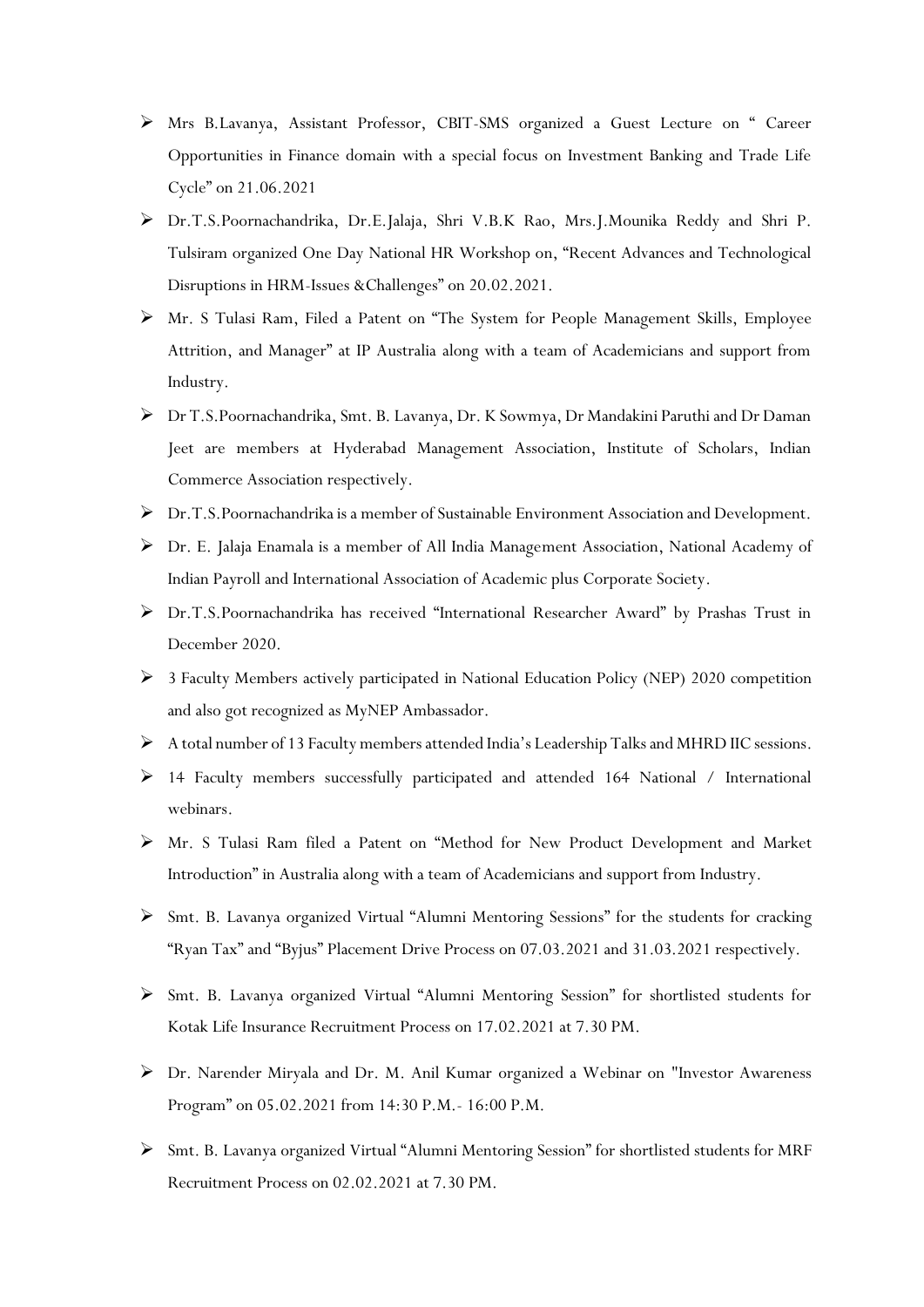- Dr. K Sowmya and Dr. Mandakini Paruthi organized a Webinar on "Demystifying Patents" on 30.01.2021 from 10:30 A.M. to 12:00 PM.
- Mrs. M Sangeetha and Mr. P Varaprasad Goud in association with RK Wealth organized a Webinar on "Financial Well-Being of Employees during COVID-19" on 09<sup>th</sup> January 2021 from 11.30 AM to 1.00 PM.
- $\triangleright$  Dr. Narender Miryala served as a Resource Person for the webinar on the topic "MBA What else need to be achieved" held on  $9<sup>th</sup>$  January 2021 at LORD's Institute of Engineering and Technology, Hyderabad.
- Mr. S Tulasi Ram successfully completed "Innovation Ambassador Training" conducted by MOE's Innovation cell & AICTE, New Delhi.
- Smt. B. Lavanya organized Virtual Alumni mentoring session to share their experiences of working with "Franklin Templeton" on 29.11.2020 from 5:00 P.M. to 7:30 P.M.
- $\triangleright$  [Smt. B. Lavanya](https://www.cbit.ac.in/wp-content/uploads/2019/08/B.Lavanya-Faculty-SMS.pdf) organized Virtual Alumni Meet on "Career planning & Development in Marketing Domain" on 28.11.2020 from 4:30 P.M to 6:00 P.M.
- [Smt. B. Lavanya](https://www.cbit.ac.in/wp-content/uploads/2019/08/B.Lavanya-Faculty-SMS.pdf) organized Virtual Alumni interaction as a part of career guidance on "Guidance/ Tips on managing and switching career" on 25.11.2020 from 2:30 P.M to 3:30 P.M.
- Dr. S. Saraswathi and Smt. Smt. B. Lavanya organized an Online Workshop on Rural Entrepreneurship Development on 20<sup>th</sup> November 2020 from 5:00 P.M to 7:00P.M.
- Smt. B. Lavanya organised a Two-Day Workshop on " Capacity Building on Communication Skills", for government school teachers at Telangana Social Welfare Residential Educational Institutions Society (WEST) Shaikpet Campus on 4th & 5th November 2020.
- Dr. T. S. Poorna Chandrika appointed as an External Examiner for MBA Project Report Evaluation by Jawaharlal Nehru Technological University: Kakinada, Andhra Pradesh.
- Smt. B. Lavanya organised Virtual Alumni Meet on "Career planning & Development in HR" on 31.10.2020.
- Smt. K. Bhagya Lakshmi organized a Webinar on "Commodity Derivatives Market" on 02-11- 2020.
- $\triangleright$  Dr Mandakini Paruthi served as a chairperson of a session at the 1<sup>st</sup> Rajagiri Management Conference (RMC 2020) organized jointly by Rajagiri Business School, Rajagiri College of Social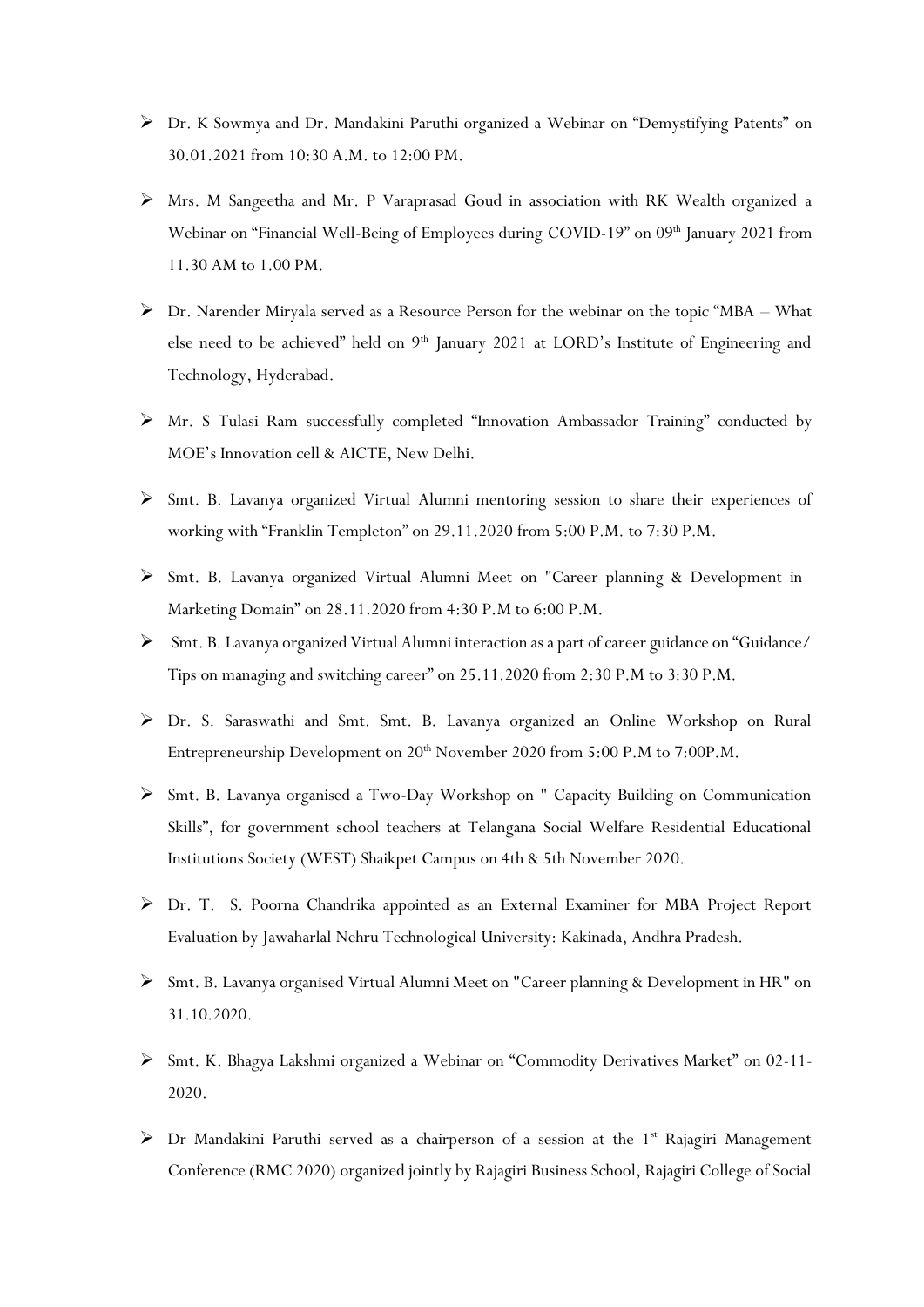Sciences Kochi, India and Victoria University of Wellington, New Zealand held in Kochi, India during 15 and 16 October 2020.

- Sri. V. Balaji Kesava Rao adopted Integrity Pledge and is committed to uphold highest standards of honesty & integrity and to follow probity and rule of Law in all walks of life conducted by Central Vigilance Commission.
- Sri S. Tulasi Ram has taken the "Jan Andolan COVID 19 Appropriate Behaviour" Pledge conducted by Government of India.
- Dr. E. Jalaja organized a Webinar on "Ways of Effective Wealth Creation" on 26th of August 2020.
- Mr. S Tulasi Ram and Mr.V Balaji Kesava Rao organized a Webinar on "New Trends in Logistics and Supply Chain Management" on 08th August 2020.
- Mr. P.Varaprasad Goud and Smt. M.Sangeetha organized a "National Level Online Psychometric Test" on 23rd July 2020.
- Dr. Mandakini Paruthi and Dr. Daman Jeet organized a Webinar on "Publishing Research Articles in Scopus Indexed Journals" on 24<sup>th</sup> June 2020
- Dr. S. Saraswathi organized Online Workshop on Social Responsibility and Community Engagement on 17<sup>th</sup> June 2020 to create an awareness on various aspects of Higher Educational Institutions' (HEIs) Responsibility, Community Engagement, Swachhata Action Plan, Jal Shakti etc.
- Dr. S. Saraswathi, Head, CBIT-SMS organized Village visit as a part of Rural Immersion Program conducted by Mahatma Gandhi National Council of Rural Education (MGNCRE).
- Dr M Narender successfully completed an Online Executive Educational Programme on "Data Analytics" conducted by IIM Rohtak from 29-03-2020 to 28-06-2020.
- Dr. T.S. Poorna Chandrika has been appointed as Editorial Board member of International Engineering Journal for Research and Development.
- Smt. J.Mounika Reddy completed two online projects from Coursera.
- $\triangleright$  Smt. B. Lavanya and Dr. K. Sowmya attended ISO External Auditing through video conferencing for 92 Government Degree colleges and 36 Government polytechnic colleges.
- $\triangleright$  8 Faculty members successfully cleared E-Quizzes.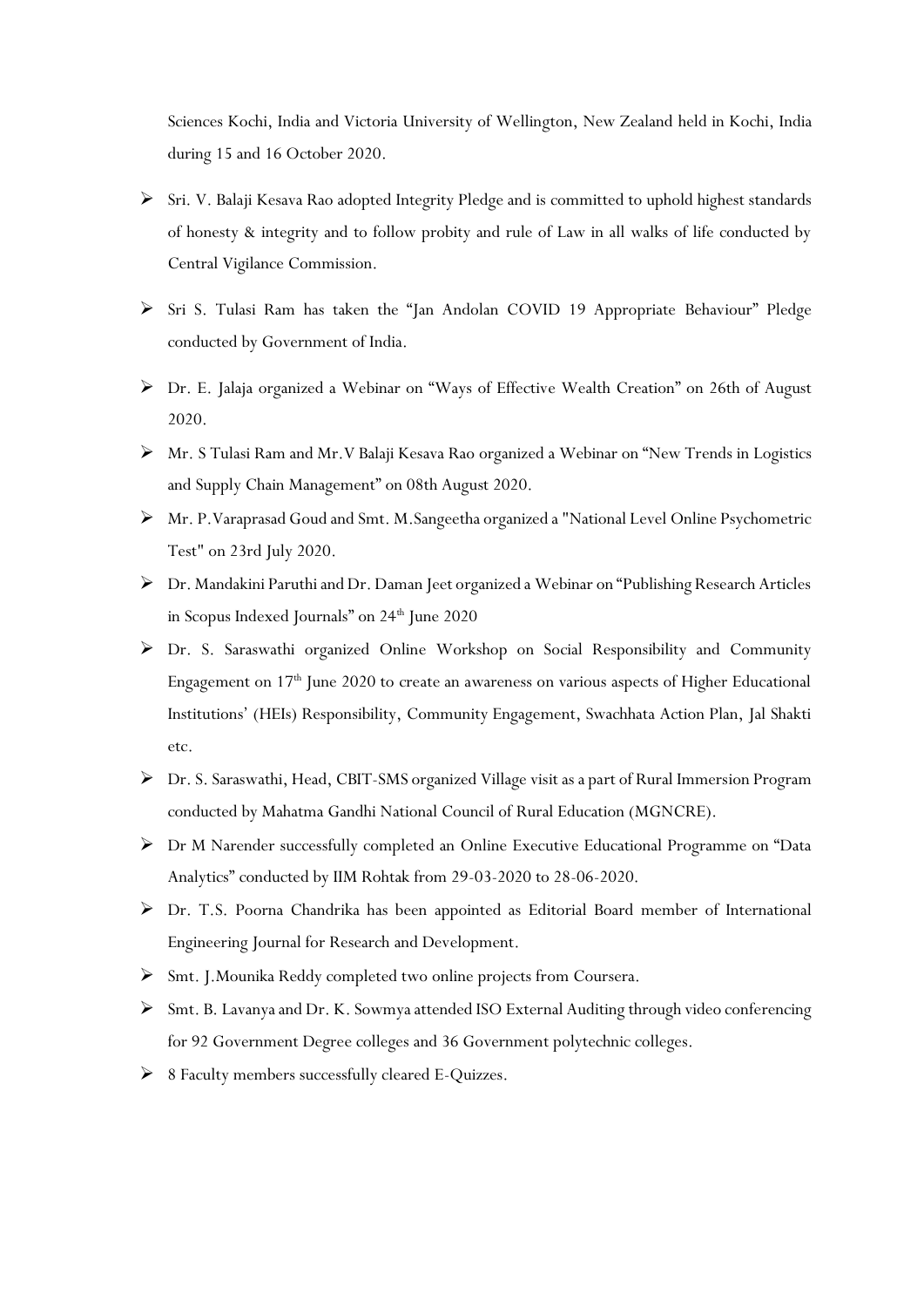## **STUDENT ACHIEVEMENTS:**

- A total number of 11 Social and NSS events were organized by Students.
- 4 Students with roll numbers 160120672040, 160120672108, 160121672009 and 160121672009 and 160121672081 received award for Academic excellence during Shruthi-2022.
- Sai Charan bearing roll number 160120672114 was winner in GatiShakti Event during "Sudhee 2022" held on 23rd-24th March 2022 at CBIT(A), Hyderabad.
- Shaik Latheef Saheb bearing roll number 160120672110 was winner in Business Minds Event during "Sudhee 2022" held on 23rd-24th March 2022 at CBIT(A), Hyderabad.
- Bhavani Devkathe bearing roll number 160121672068 was runner up in Young Archons Event during "Sudhee 2022" held on 23rd-24th March 2022 at CBIT(A), Hyderabad.
- Vanam Sathwik bearing roll number 160121672128 represented Anti-Drug Committee of CBIT at the Inaugural of Drug Free Campus Campaign led by Stephen Ravindra IPS and presented his views on Drug Free Campus in a conference organized by Cyberabad Police Commissioner on 17-03-2022.
- Sai Surekha Gandham bearing roll no 160121672035 for securing Consolation Prize in the Online National Level Essay Writing Competition on the topic "Role of Youth in Progress of Nation" from January 10 to 14, 2022. organized by KVA DAV College for Women, Karnal.
- M.Swetha Bhavani bearing roll number 160121672024 for securing 2nd position in the Online National Level Essay Writing Competition on the topic "Role of Youth in Progress of Nation" from January 10 to 14, 2022.
- Yashwanth Reddy bearing roll number 160120672060 participated in the online course on "Overview of Geoprocessing using Python" from 17-01-2022 to 28-01-2022 organized by Department of Space, Government of India, ISRO, Indian Institute of Remote Sensing, Dehradun.
- P Anil, roll number 160120672032 Participated in The Intraday Investor in "E-MEDHOWIZ 2021" A National Level Virtual Management Meet Organized by School of Management, Anurag University, Hyderabad, Telangana on September 9th,2021.
- A total of 5 students presented their research papers during "3<sup>Rd</sup> Research Day" on 28<sup>th</sup>August 2021 at Chaitanya Bharathi Institute of Technology (A), Hyderabad.
- Suddala Pavan Kumar and Annapureddy Venkatakrishna Reddy, roll number 160120672097, 160120672117 successfully completed Lean and Six Sigma Yellow Belt during July 2021,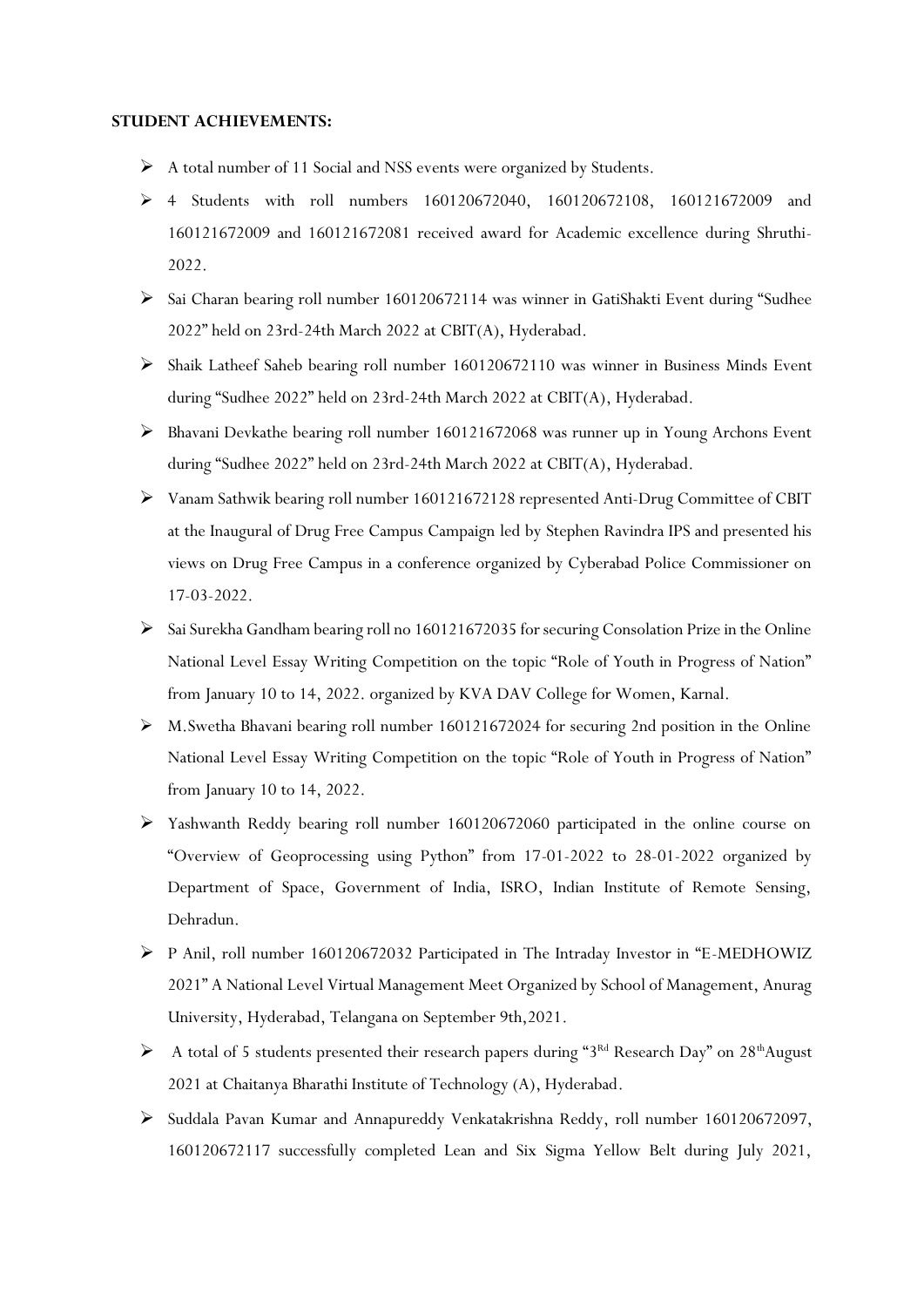conducted by Anexas Europe and getting trained as Yellow Belt by demonstrating adequate competence in application of Lean Six Sigma tools and techniques.

- Mandada Supriya, roll number 160120672023 shown remarkable dedication and efforts to contribute in progress of Shubham Nari Shakti Mahila Kalyan Samiti throughout the week.
- 2 Students with roll numbers 160119672023 and 160119672079 received award for Academic excellence during Shruthi-2021.
- 160119672026, 160119672030, 160119672058, 160119672091 and 160120672053 participated and won first prize in Carroms at Annual Sports Meet 2021.
- 160120672086, 160120672105, 160120672106 and 160120672115 participated and secured second place in 4×100 mts Relay at Annual Sports Meet 2021.
- Anugula Prudhvi, roll no 160120672046 participated and won second prize for Bizz Quiz Event During "Sudhee 2021" on 3th-4 th March 2021 at CBIT, Hyderabad.
- Doma Sai Varun Reddy, 160120672108 participated and won Best Young Manager Award for Young Manager Event during Sudhee 2021 on 3<sup>rd</sup>-4<sup>th</sup> March 2021.
- Jagadish Lavudya, roll number 160120672040 won first prize for Bizz Quiz Event During "Sudhee 2021"on 3th -4 th March 2021 at CBIT, Hyderabad.
- S Mohan, roll number 160120672042 participated and won first prize in Poster Presentation during "Sudhee 2021" held on 3<sup>rd</sup>-4<sup>th</sup> March 2021 at CBIT(A), Hyderabad.
- S Mohan, roll number 160120672042 participated and runner up in Paper Presentation during "Sudhee 2021" held on 3<sup>rd</sup>-4<sup>th</sup> March 2021 at CBIT(A), Hyderabad.
- Shaik Nooreafsha, roll number 160120672075 attended The Start Up SUMMIT organized by AIESEC in Hyderabad to build the Entrepreneurship Capacity in the Youth.
- 160119672079 and 160119672098 coordinated Alumni Mentoring Session held on 07.03.2021.
- 160119672018 and 160119672050 coordinated Alumni Mentoring Session held on 31.03.2021.
- $\triangleright$  Jagadish Lavudya, roll number 160120672040 appointed as a Chief Coordinator for Chaitanya Kreeda for SHRUTHI-2021.
- 160119672050 and 160119672018 coordinated "Alumni Mentoring Sessions" held on 02.02.2021 and 17.02.2021 respectively.
- 160119672079 and 160119672018 co-ordinated Alumni mentoring session on 29.11.2020.
- 160119672009, 160119672011, 160119672033 co-ordinated Virtual Alumni Meet on "Career Planning and Development in Marketing Domain" held on 28.11.2020.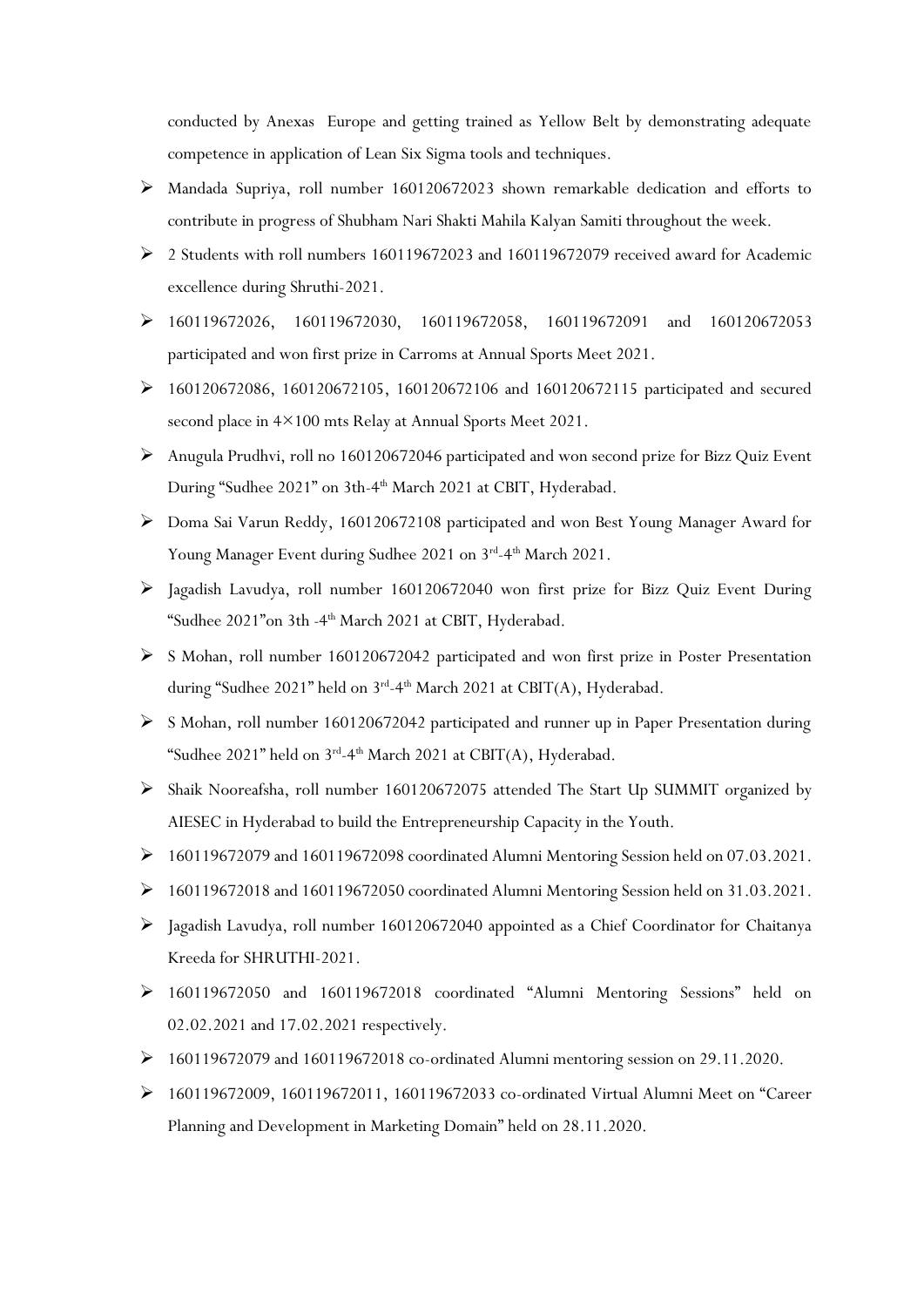- 5 students with roll number 160119672005, 160119672020, 160119672033, 160119672078 and 160119672086 presented their research papers at Bharati Vidyapeeth's Institute of Management Studies and Research, Navi Mumbai in an Online International Conference on Emerging Patterns and Innovations in Massive Open Online Courses (MOOCs) held on 14/10 /2020 & 15/10/2020.
- 160119672008 and 160119672015 co-ordinated Virtual Alumni Meet on "Career planning & Development in HR" on 31<sup>st</sup> October 2020.
- Many MBA students have taken Jan Andolan COVID 19 Appropriate Behaviour and Rashtriya Ekta Diwas Pledge.
- Many MBA students successfully cleared National Education Policy Quiz and also got recognized as MyNEP Ambassador.
- Tippani Tejaswi, roll number 160119672083 got selected as a coordinator at Street Cause Paw, A Youth NGO
- $\triangleright$  Sathira Unmul Khair, roll number 160119672077 assisted the Staff of Nehru Zoological Park, Hyderabad in ISO Certification for a period of 15 days from 7<sup>th</sup> February 2020.
- Two students coordinated a webinar on New Trends in Logistics and Supply Chain Management on 8<sup>th</sup> August 2020.
- Two students coordinated a National Level Online Psychometric Test on 23rd July 2020.
- Three students have coordinated a Webinar on Publishing Research Articles in Scopus Indexed Journals" on 24<sup>th</sup> June 2020.
- Talent Quiz consisting of four quizzes on General Management, Financial Management, Marketing Management, and Human Resource Management was organized from 22<sup>nd</sup> June to 25<sup>th</sup> June 2020 by MBA II Semester Students.
- $\triangleright$  Fifty-four (54) students have conducted a Household Survey in 'Elkaguda' village and interacted one to one and identified the problem and developed an Action Plan and submitted to Mahatma Gandhi National Council for Rural Education (MGNCRE).
- Three students have coordinated an online workshop on Social Responsibility and Community Engagement on  $17<sup>th</sup>$  June 2020.
- $\triangleright$  A total number of 9 Research papers and 3 Book Chapter were published by various students in National and International journals.
- $\triangleright$  5 students presented their Research papers at International and National Conferences/ Seminars.